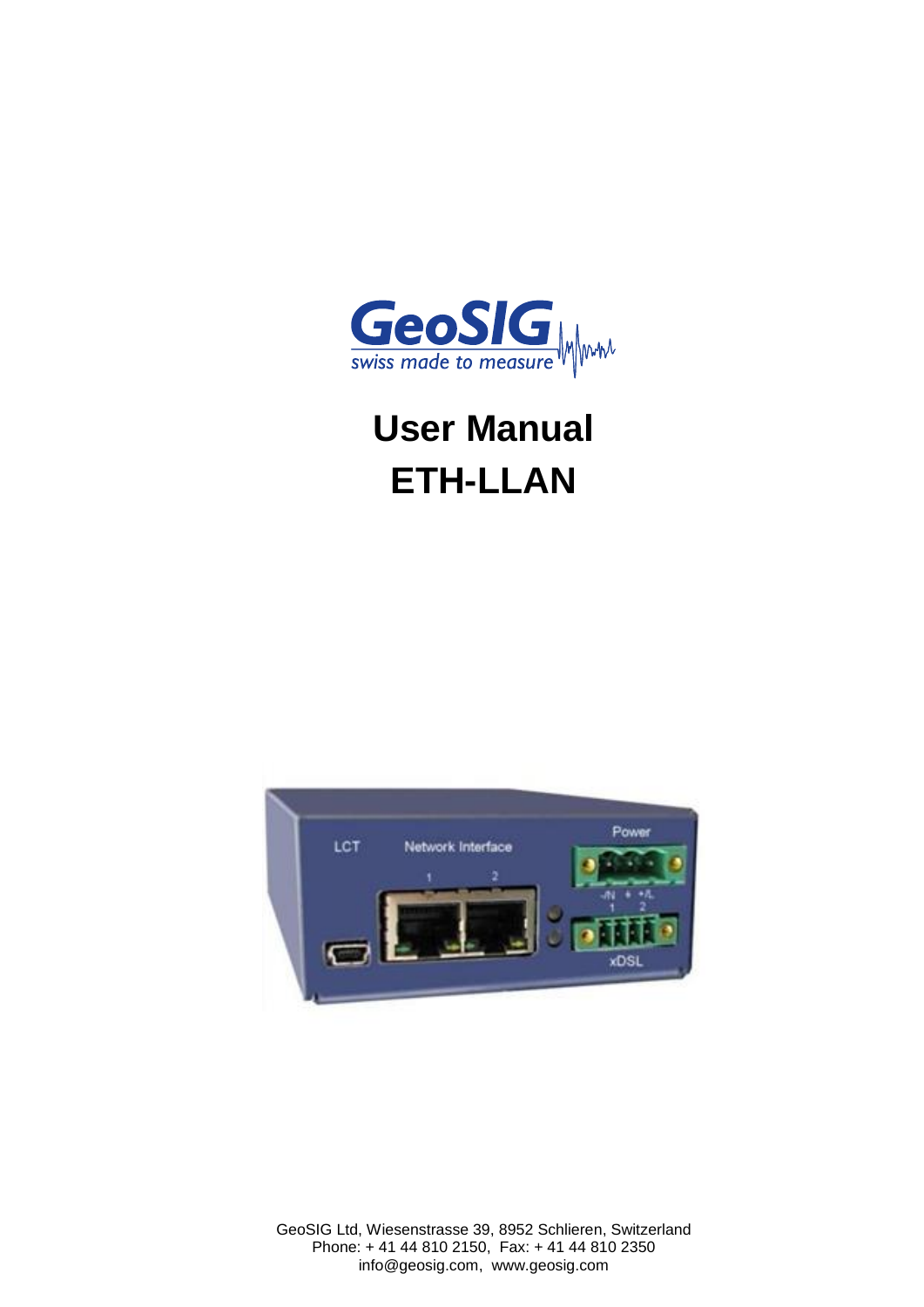

## **Document Revision**

| <b>Version</b> | <b>Date</b> | <b>Modification</b>        | <b>Prepared</b> | <b>Checked</b> | Released   |
|----------------|-------------|----------------------------|-----------------|----------------|------------|
|                | 03.12.2015  | First issue                | <b>JON</b>      | THL            | <b>JON</b> |
|                | 28.03.2017  | Added description of LED's | <b>JON</b>      | JON            | <b>JON</b> |

#### **Disclaimer**

GeoSIG Ltd reserves the right to change the information contained in this document without notice. While the information contained herein is assumed to be accurate, GeoSIG Ltd assumes no responsibility for any errors or omissions.

#### **Copyright Notice**

No part of this document may be reproduced without the prior written consent of GeoSIG Ltd. Software described in this document is furnished under a license and may only be used or copied in accordance with the terms of such a license.

#### **Trademark**

All brand and product names mentioned are trademarks or registered trademarks of their respective holders.

All rights reserved.

GeoSIG Ltd

Switzerland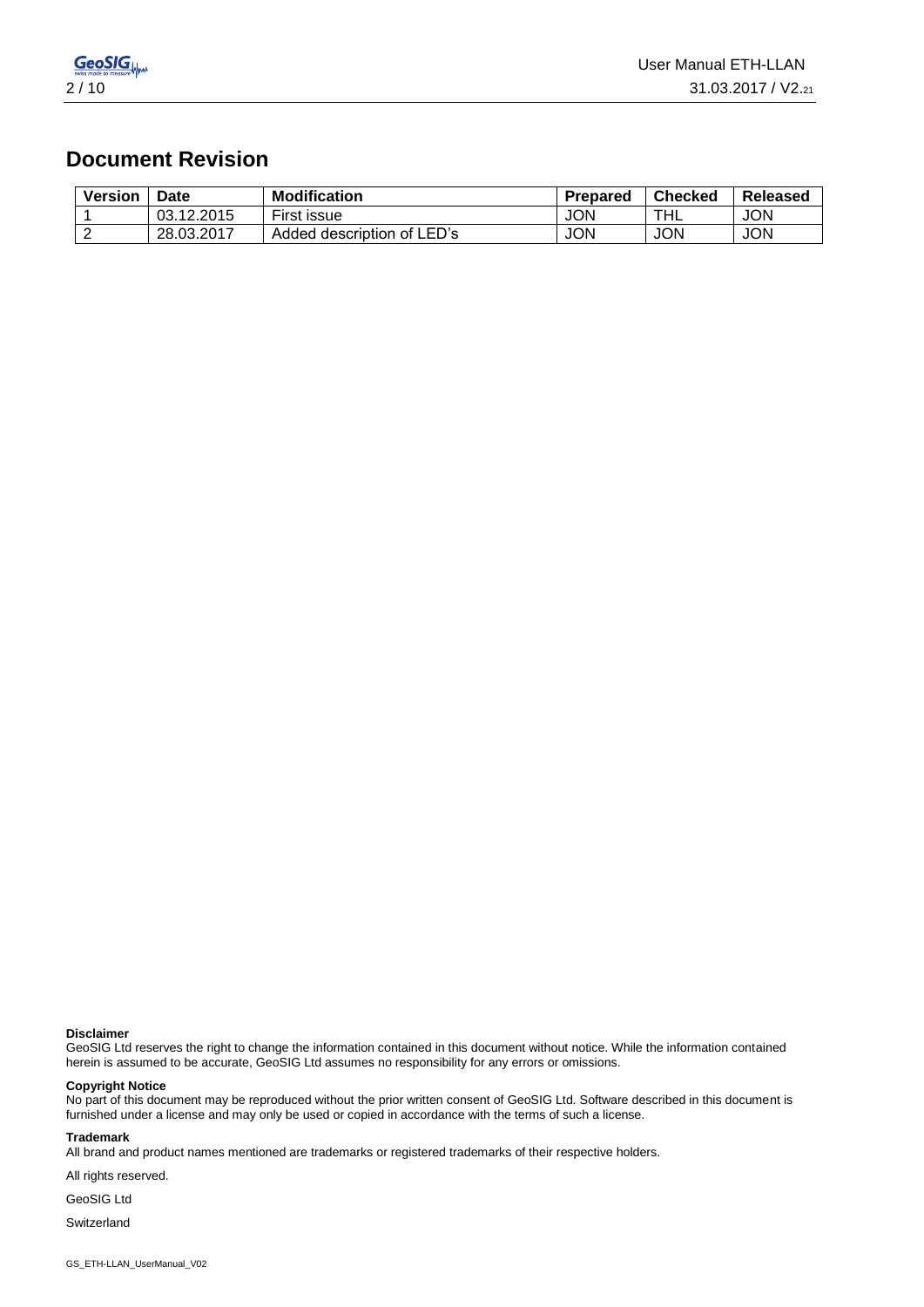# **Table of Contents**

| 1.1   |  |
|-------|--|
| 1.1.1 |  |
| 1.1.2 |  |
| 1.1.3 |  |
|       |  |
| 1.2   |  |
| 1.2.1 |  |
| 1.3   |  |
| 1.3.1 |  |
| 1.3.2 |  |
| 1.4   |  |
| 1.4.1 |  |
|       |  |
|       |  |
|       |  |
|       |  |
|       |  |
|       |  |
|       |  |
|       |  |
|       |  |
|       |  |
|       |  |
|       |  |
|       |  |
|       |  |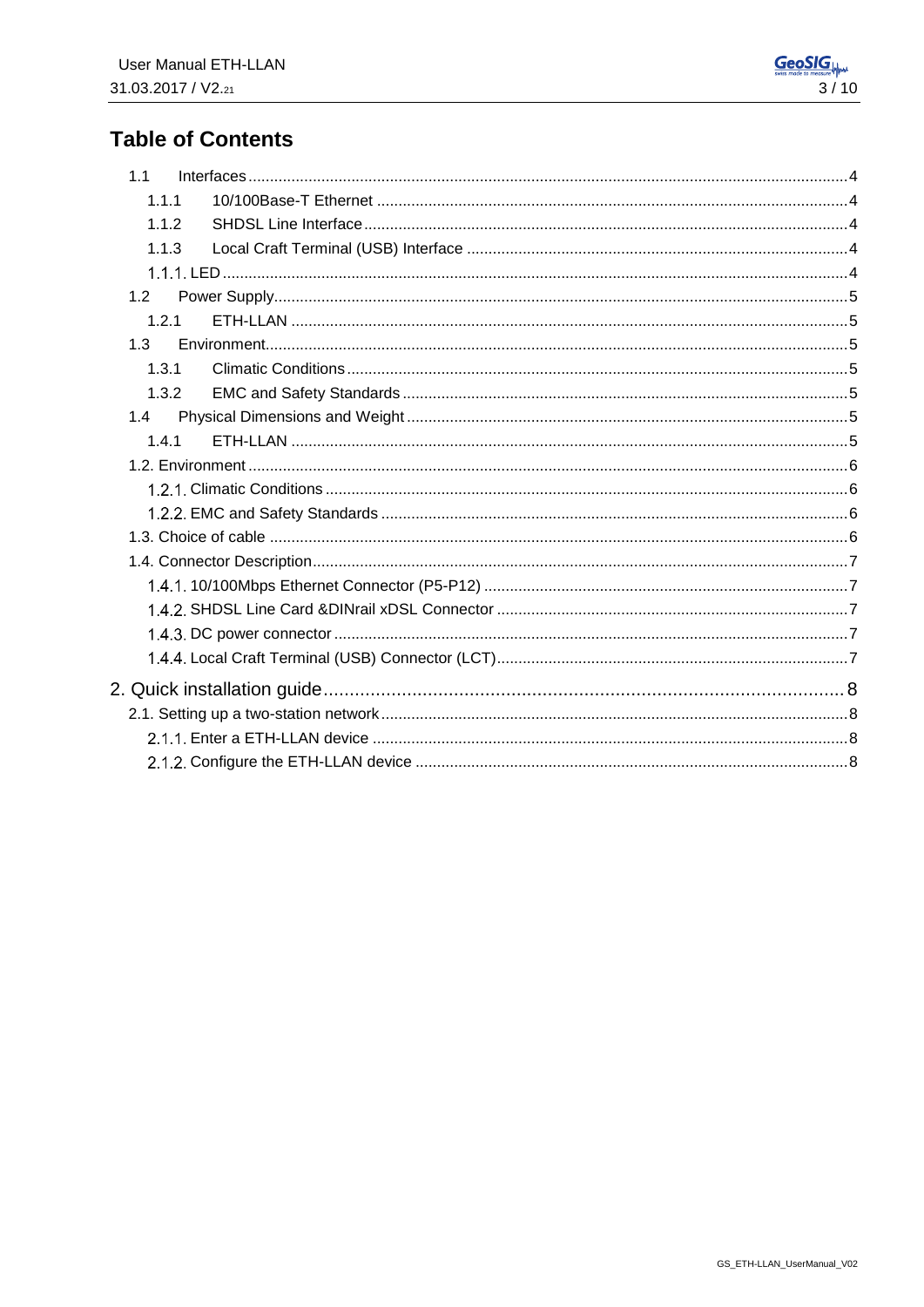

# **Technical Specification**

#### **1.1 Interfaces**

**1.1.1 10/100Base-T Ethernet** 

| Standard:                  | IEEE-802.3, VLAN IEEE-802.1Q, QoS IEEE-802.1P |
|----------------------------|-----------------------------------------------|
| Standard if POE            | IEEE 802.3af (15.4W) or IEEE 802.3at (40.0W)  |
| Data Rate                  | 10/100Base-T, Full/Half Duplex                |
| Protocols                  | Data, Telnet, SNMP, WEB                       |
| Signal Level               | Ethernet                                      |
| MDI / MDI-X auto crossover | Supported                                     |
| Auto Negotiation           | Supported                                     |
| Connector Type             | RJ45, 8 pin                                   |
|                            |                                               |

#### **1.1.2 SHDSL Line Interface**

| Specification          | ITU-T G.991.2-G.shdsl, ITU-T G.991.2-G.shdsl.bis      |
|------------------------|-------------------------------------------------------|
| Line Code              | TC-PAM16/32, Extended: TC-PAM4/8/64/128               |
| Impedance              | 135 $\Omega$                                          |
| <b>Transmit Power</b>  | 13.5 (Annex A) or 14.5 (Annex B) dBm $@$ 135 $\Omega$ |
| Number of Pairs        | 1 or $2$                                              |
| <b>Bit Rate</b>        | 192 to 5704kbit/s, Extended: 128 to 15232kbit/s       |
| Connector Type         | Phoenix Mini Combicom 4 pin: MC 1,5/4-GF-3,5          |
| Overvoltage Protection | <b>ITU-T Rec. K.20/K.21</b>                           |
|                        |                                                       |

#### **1.1.3 Local Craft Terminal (USB) Interface**

| Specification  | USB V2.0 full and low speed                                                                                                                          |  |
|----------------|------------------------------------------------------------------------------------------------------------------------------------------------------|--|
| Data Rate      | 12Mbit/s                                                                                                                                             |  |
| Protocol       | Master/Slave, Uses the USB communication device<br>class (CDC) drivers to take advantage of the installed PC<br>RS-232 software to talk over the USB |  |
| Connector Type | USB Type Mini-B female connector                                                                                                                     |  |

#### **LED**

| <b>Connector</b>  | <b>LED</b> | <b>RED</b>      | <b>GREEN</b>                | <b>AMBER</b> | <b>OFF</b> |
|-------------------|------------|-----------------|-----------------------------|--------------|------------|
| xDSL 1 (DSL No 1) |            | DSL not working | <b>DSL normal operation</b> |              |            |
| xDSL 2 (DSL No 2) | 2          | DSL not working | DSL normal operation        |              |            |
| Ethernet 1 and 2  | Left       |                 | Blinking = Data             |              | Not active |
| Ethernet 1 and 2  | Right      |                 |                             | 100 Mbit/s   | 10 Mbits/s |

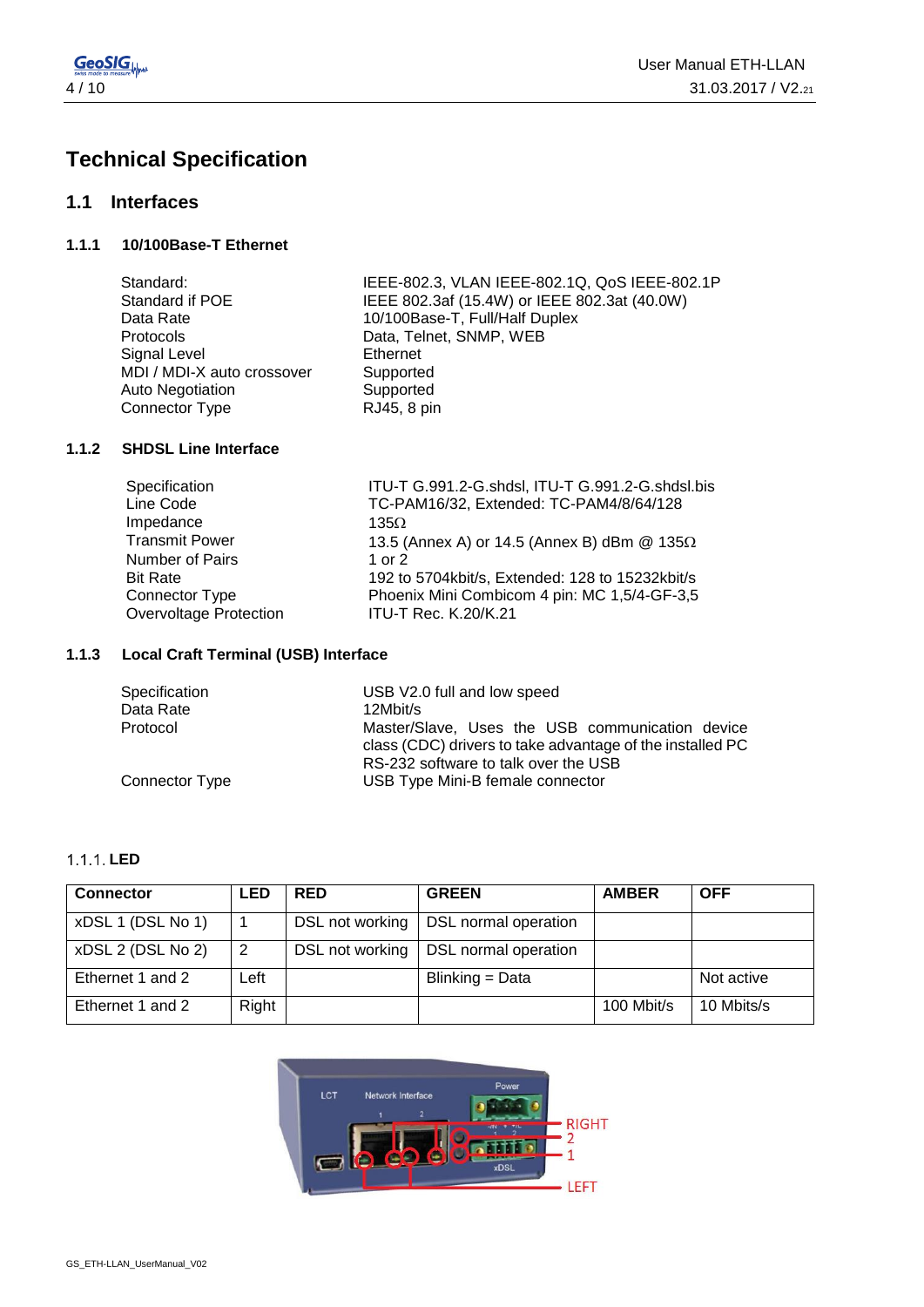#### **1.2.1 ETH-LLAN**

| Specification                                               | ETSI ETS 300 132-2                                                                 |
|-------------------------------------------------------------|------------------------------------------------------------------------------------|
| -12V Models<br>Input Voltage<br>Connector Type              | 9-18VDC<br>Phoenix Combicom 3 pin: MSTB 2,5/3-GF-5,08(male)                        |
| -24V Models<br>Input Voltage<br>Connector Type              | 18-72VDC<br>Phoenix Combicom 3 pin: MSTB 2,5/3-GF-5,08(male)                       |
| -230V Models<br>Input Voltage<br>Connector Type             | 85-264VAC, 120-370VDC, 47-63Hz<br>Phoenix Combicom 3 pin: MSTB 2,5/3-GF-5,08(male) |
| <b>Power Consumption</b><br>(All DSL links up, Ethernet on) | Max 5.3W                                                                           |

#### **1.3 Environment**

#### **1.3.1 Climatic Conditions**

| Storage:        | ETS 300 019-1-1 Class 1.2                                              | (-25°C … +55°C)                |
|-----------------|------------------------------------------------------------------------|--------------------------------|
| Transportation: | ETS 300 019-1-2 Class 2.3                                              | $(-40^{\circ}C  +70^{\circ}C)$ |
| Operation:      | ETS 300 019-1-3 Class 3.2                                              | (-5°C … +45°C)                 |
|                 | Higher Operation Temperature range available on request (-25°C  +80°C) |                                |

#### **1.3.2 EMC and Safety Standards**

| EN 300386 V1.4.1:2008  | EN 61000-4-2/A2:2001 |
|------------------------|----------------------|
| EN 50121-4:2006        | EN 61000-4-3:2006    |
| EN 60950-1:2006        | EN 61000-4-4:2004    |
| EN 55022:2006, Class B | EN 61000-4-5:2006    |
| EN 55024/A2:2003       | EN 61000-4-6:2007    |
|                        | EN 61000-4-6/A1:2001 |

### **1.4 Physical Dimensions and Weight**

#### **1.4.1 ETH-LLAN**

Dimension: 143(W)x87(D)x37(H) mm 153(W)x87(D)x37(H) mm with Clip



Weight < 0.5kg in Metal DIN-Rail Enclosure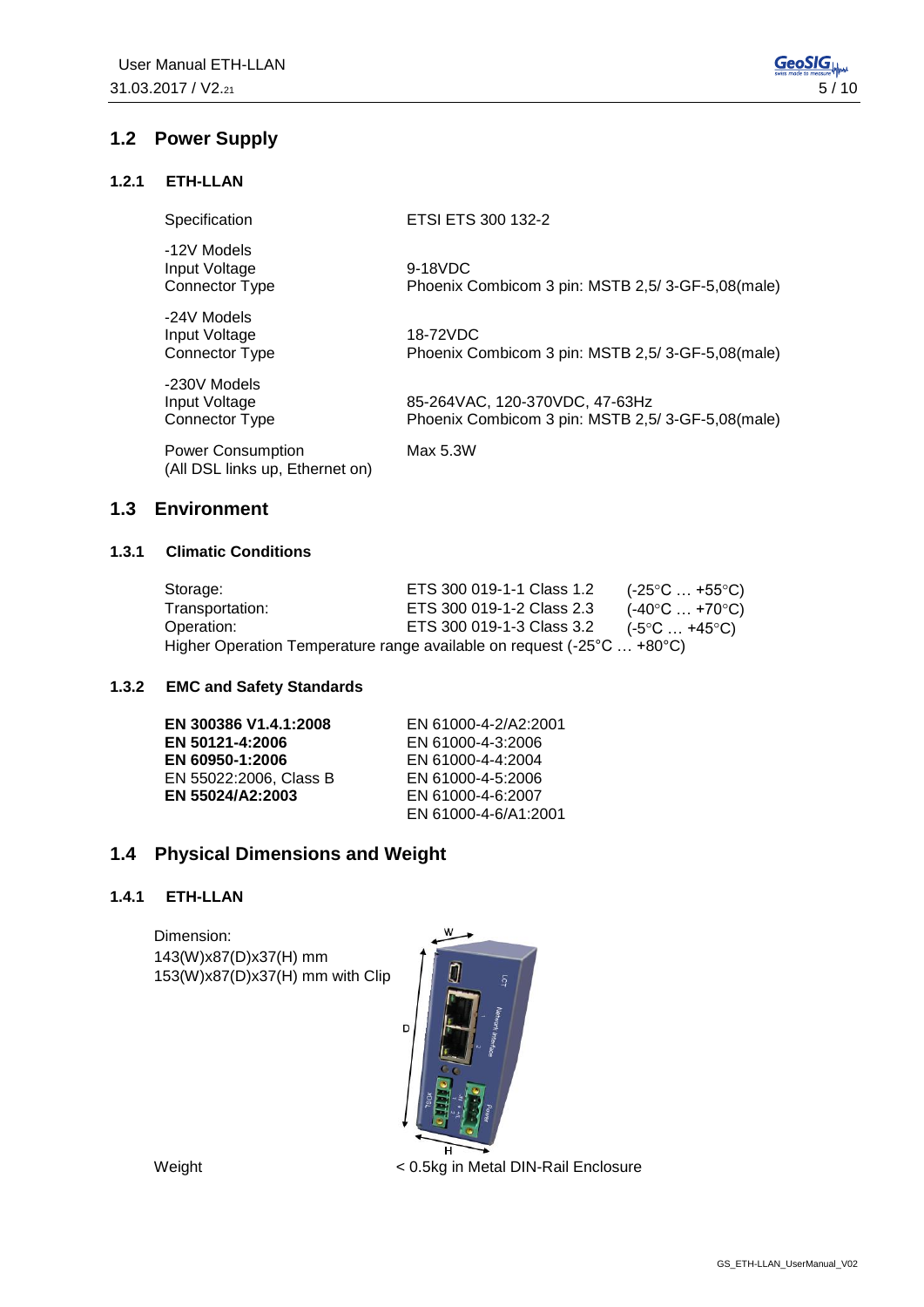

### **1.2. Environment**

#### **Climatic Conditions**

| Storage:        | ETS 300 019-1-1 Class 1.2                                              | $(-25^{\circ}C \dots +55^{\circ}C)$ |
|-----------------|------------------------------------------------------------------------|-------------------------------------|
| Transportation: | ETS 300 019-1-2 Class 2.3                                              | $(-40^{\circ}C \dots +70^{\circ}C)$ |
| Operation:      | ETS 300 019-1-3 Class 3.2                                              | $(-5^{\circ}C \dots +45^{\circ}C)$  |
|                 | Higher Operation Temperature range available on request (-25°C  +80°C) |                                     |

#### **EMC and Safety Standards**

| EN 300386 V1.4.1:2008  | EN 61000-4-2/A2:2001 |
|------------------------|----------------------|
| EN 50121-4:2006        | EN 61000-4-3:2006    |
| EN 60950-1:2006        | EN 61000-4-4:2004    |
| EN 55022:2006, Class B | EN 61000-4-5:2006    |
| EN 55024/A2:2003       | EN 61000-4-6:2007    |
|                        | EN 61000-4-6/A1:2001 |

#### **1.3. Choice of cable**

The ETH-LLAN device allows symmetrical data transmission at speeds up to 15Mbps over a single pair of copper. In addition, it supports DSL channel bonding for up to 2 copper pairs in order to achieve speeds to 30.4Mbps.

Twisted copper pairs must be used for the SHDSL interface. The maximum range between two points is 3km. In the below table are estimates of dataspeed versus wire diameter over a distance of 3000m.

| <b>Diameter</b>                                             | <b>Speed</b> |  |
|-------------------------------------------------------------|--------------|--|
| $0.4 \text{ mm}$                                            | 4325 kbit/s  |  |
| $\mid$ 0.6 mm                                               | 5504 kbit/s  |  |
| 6784 kbit/s<br>$0.8$ mm                                     |              |  |
| All above values is for a simple twisted, unshielded cable. |              |  |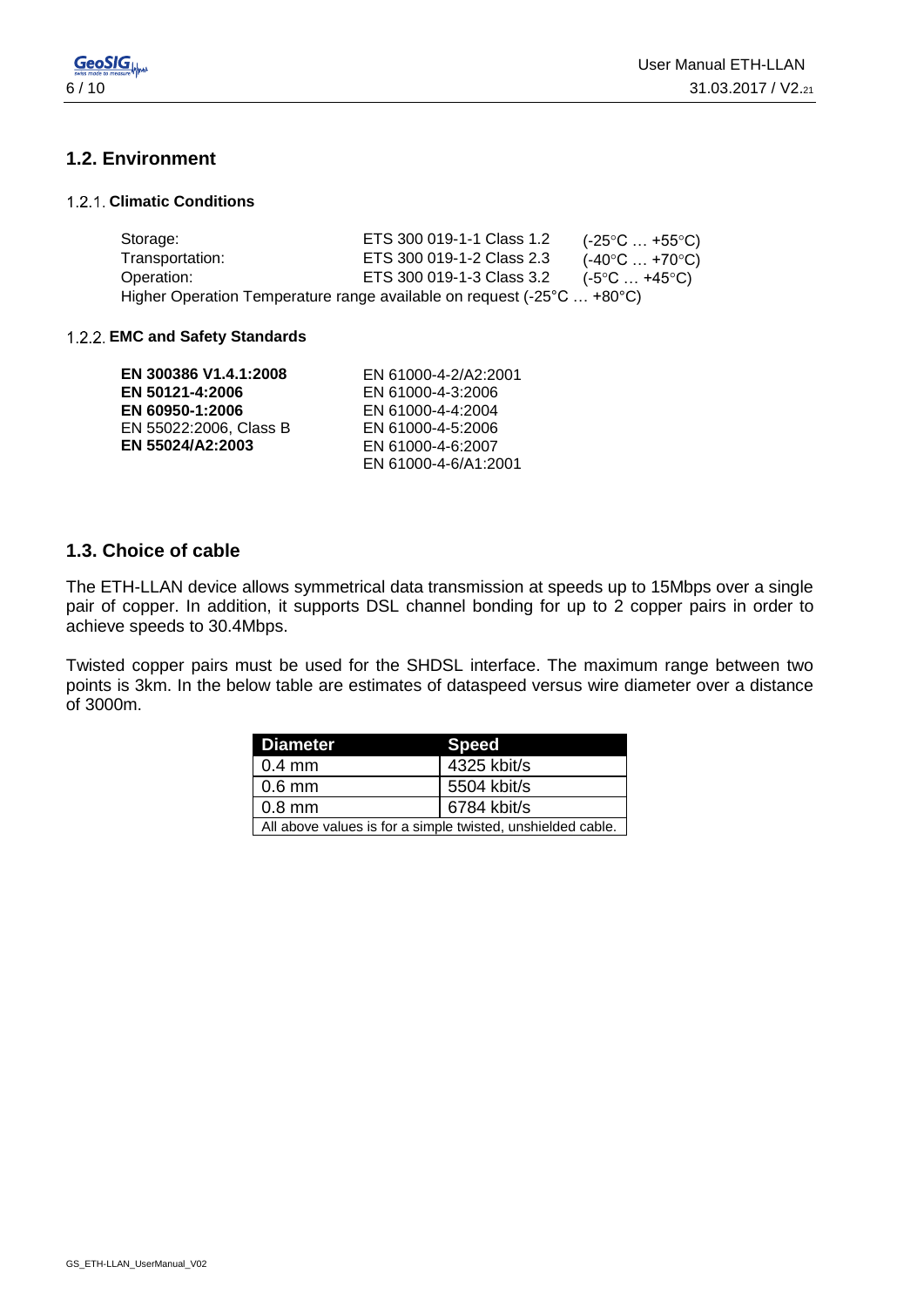## **1.4. Connector Description**

#### **10/100Mbps Ethernet Connector (P5-P12)**

Type – RJ-45 (female), 8 pins.

|               |   | Pin No. Description |
|---------------|---|---------------------|
| 8<br>$\cdots$ |   | Tx+ (transmit data) |
|               |   | Tx- (transmit data) |
|               |   | Rx+ (receive data)  |
|               |   | NC (not used)       |
|               |   | NC (not used)       |
|               | 6 | Rx- (receive data)  |
|               |   | NC (not used)       |
|               |   | NC (not used)       |

#### **SHDSL Line Card &DINrail xDSL Connector**

Type – Phoenix Mini Combicom MC 1,5/4-GF-3,5 (female), 4 pins.



|   | Pin No. Description      |
|---|--------------------------|
|   | <b>SHDSL</b> interface A |
| າ | I SHDSL interface A      |
| 3 | <b>SHDSL</b> interface B |
| 4 | <b>SHDSL</b> interface B |

Matching Type for the cable: MC1,5/4-STF-3,5 For AWG 16-28, Screw Area 0.08-1.5 mm<sup>2</sup> or Diameter 0.32-1.4 mm



#### 1.4.3. DC power connector

Type – Phoenix Combicom MSTB 2,5/ 3-GF-5,08(male), 3 pins..

|  | Pin No. | Description                                  |
|--|---------|----------------------------------------------|
|  |         | -PWR Negative power terminal or              |
|  |         | FPE, GND (Functional Protective Earth / GND) |
|  |         | +PWR Positive power terminal or              |

Matching Type for cable: FKCT 2,5/ 3-STF-5.08 For AWG 12-24 Area 0.2-2.5 mm<sup>2</sup> or Diameter 0.5-1.75 mm



#### **Local Craft Terminal (USB) Connector (LCT)**

Type – USB Type Mini-B (female, receptacle), 5 pins.

|  | Pin No. Signal |            | Description |
|--|----------------|------------|-------------|
|  |                | <b>VCC</b> | $+5V$       |
|  |                | -ل         | Data -      |
|  |                |            | Data +      |
|  |                | ΝC         |             |
|  |                | <b>GND</b> | <b>SGND</b> |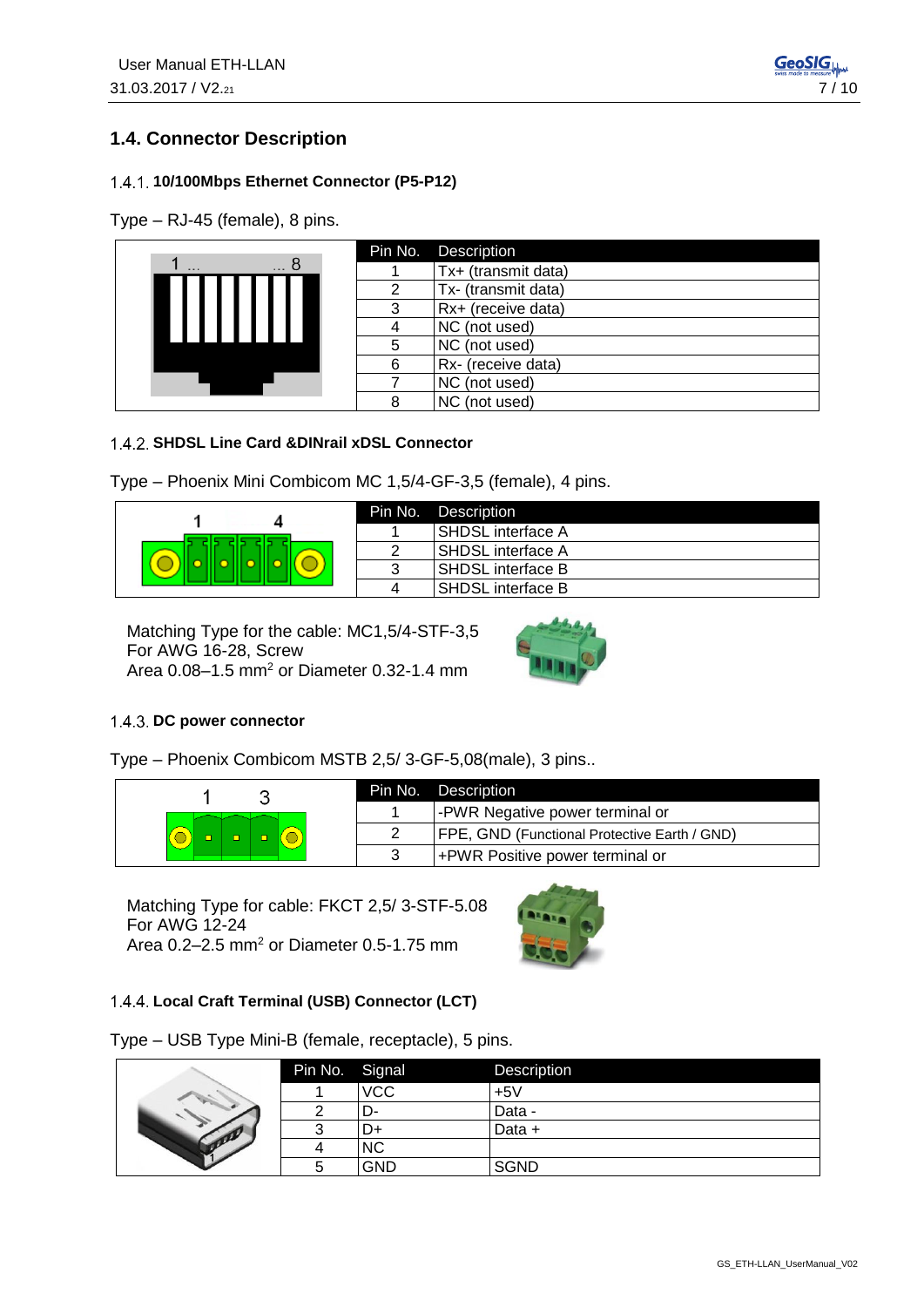

## **2. Quick installation guide**

#### **2.1. Setting up a two-station network**

• This section explains how to set up a two way network, for two GMSplus to communicate with each other over Ethernet.

#### **Enter a ETH-LLAN device**

- You can use the Monitor (Local Craft Terminal, USB) interface with Hyper Terminal (or any other terminal program) or you can address the device with Telnet through the Ethernet interface.
- Monitor (LCT, USB) Interface:
	- o Configure the COM port: Bits per second:**9600**, Data bits: **8**, Parity: **None**, Stop bits: **1**, Flow control: **None**
	- o Press <**ENTER**>.
- Telnet through Ethernet Interface:
	- o Type in command line <Telnet **192.168.0.235**> and press <**ENTER**>. This is the default Ethernet Address for ETH-LLAN devices.
- After successful connection the main menu of the device will be displayed.

#### 2.1.2. Configure the ETH-LLAN device

- A first installation example with the most important commands and points to care about is shown below.
- In this case we just want to have an Ethernet transmission between the two devices over 2 SHDSL copper pairs with a speed of 11.4Mbit/s. The pairs should aggregate (bundle) the data traffic and in case of any SHDSL pair failure, the remaining pairs should continue to work.

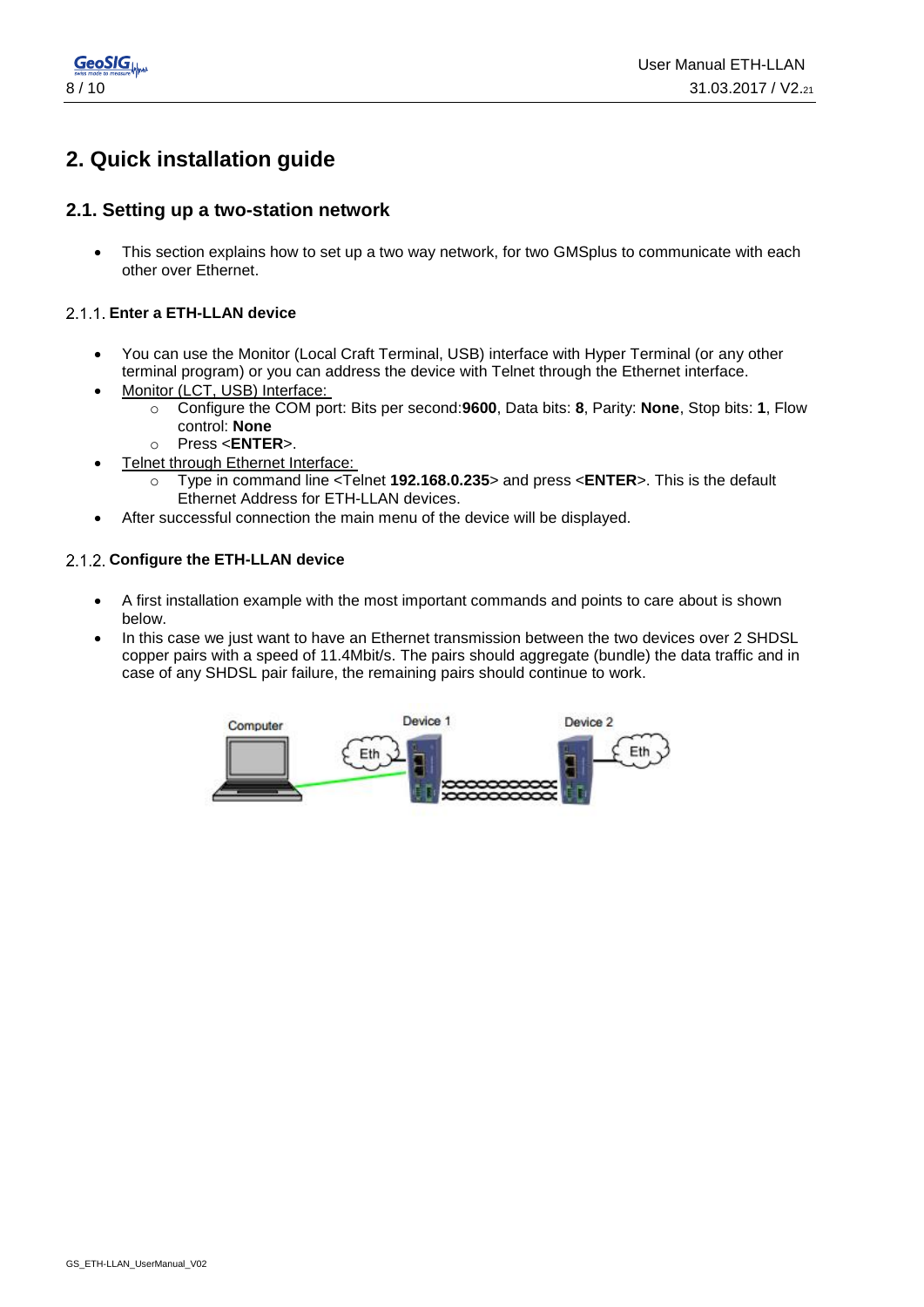- Connect to device 1 with the Monitor (LCT, USB) or Telnet interface.
- Type the command from the table below, in the same order as they are listed

| <b>Type following commands</b>                                       | <b>Description</b>                                          |
|----------------------------------------------------------------------|-------------------------------------------------------------|
| 3 < 4 >                                                              | Go to Configuration Management (CM)                         |
| <default everything=""></default>                                    | Set everything to default configuration                     |
| $<\!\! \leftrightarrow \!\!$                                         |                                                             |
| $<$ MASTER ON 1> $<$ e>                                              | Configure SHDSL 1 as MASTER                                 |
| $<$ MASTER ON 2> $<$ e>                                              | Configure SHDSL 2 as MASTER                                 |
| $\langle$ PAYLOAD WAN 1> $\langle$ e>                                | Configure Ethernet over SHDSL 1                             |
| $\langle$ PAYLOAD WAN 2> $\langle$ e>                                | Configure Ethernet over SHDSL 2                             |
| $<$ NET> $<$ e $>$                                                   | Go to NET menu                                              |
| $\langle$ SETIP 10.0.2.200> $\langle \cdot \rangle$                  | Set the IP-address of the device                            |
| $\langle \text{NETMASK } 255.0.0.0 \rangle \langle \text{A} \rangle$ | Set the subnet mask                                         |
| $\leq$ GATEWAY 10.0.0.101>                                           | Set the default gateway                                     |
| $<\!\!\prec\!\! \cdot\!\!$                                           |                                                             |
| $ M><\epsilon $                                                      | Go to Configuration Management (CM)                         |
| $ M><\leftrightarrow $                                               | Go to Main Menu                                             |
| $2 < \leftrightarrow$                                                | Go to Fault and maintenance management (FMM)                |
| <apply all=""> &lt;<sup>4</sup>&gt;</apply>                          | Apply all configurations (written in the running config.)   |
| $<$ CONFIRM> $<$ e>                                                  | Confirm all configurations (written in the startup config.) |

• In Menu Configuration Management (CM) you can type <CONFIG> to see the following picture:

| CO CM>CONFIG                                                                                                                                                 |                                                                                                                                                                                                                                                    |                                                                                   |  |
|--------------------------------------------------------------------------------------------------------------------------------------------------------------|----------------------------------------------------------------------------------------------------------------------------------------------------------------------------------------------------------------------------------------------------|-----------------------------------------------------------------------------------|--|
| Running Line Configuration                                                                                                                                   |                                                                                                                                                                                                                                                    |                                                                                   |  |
| <b>xDSL</b><br>Mode<br>Extended rates<br>Line coding<br><b>Baserate</b><br>Annex<br>Payload<br>Clock source<br>GS compatible<br>NM threshold<br>LA threshold | DSL1<br>: Master(HTU-C)<br>$\cdot$ OFF<br>: PAM32<br>:89<br>$B$ :<br>$:$ WAN<br>and the state of the state of the state of the state of the state of the state of the state of the state of the<br>$\therefore$ OFF<br>$\therefore$ OFF<br>$:$ OFF | DSL2<br>Master (HTU-C)<br>OFF<br>PAM32<br>89<br>$\mathbf{B}$<br><b>WAN</b><br>Int |  |
| $CO$ $CM>$                                                                                                                                                   |                                                                                                                                                                                                                                                    |                                                                                   |  |